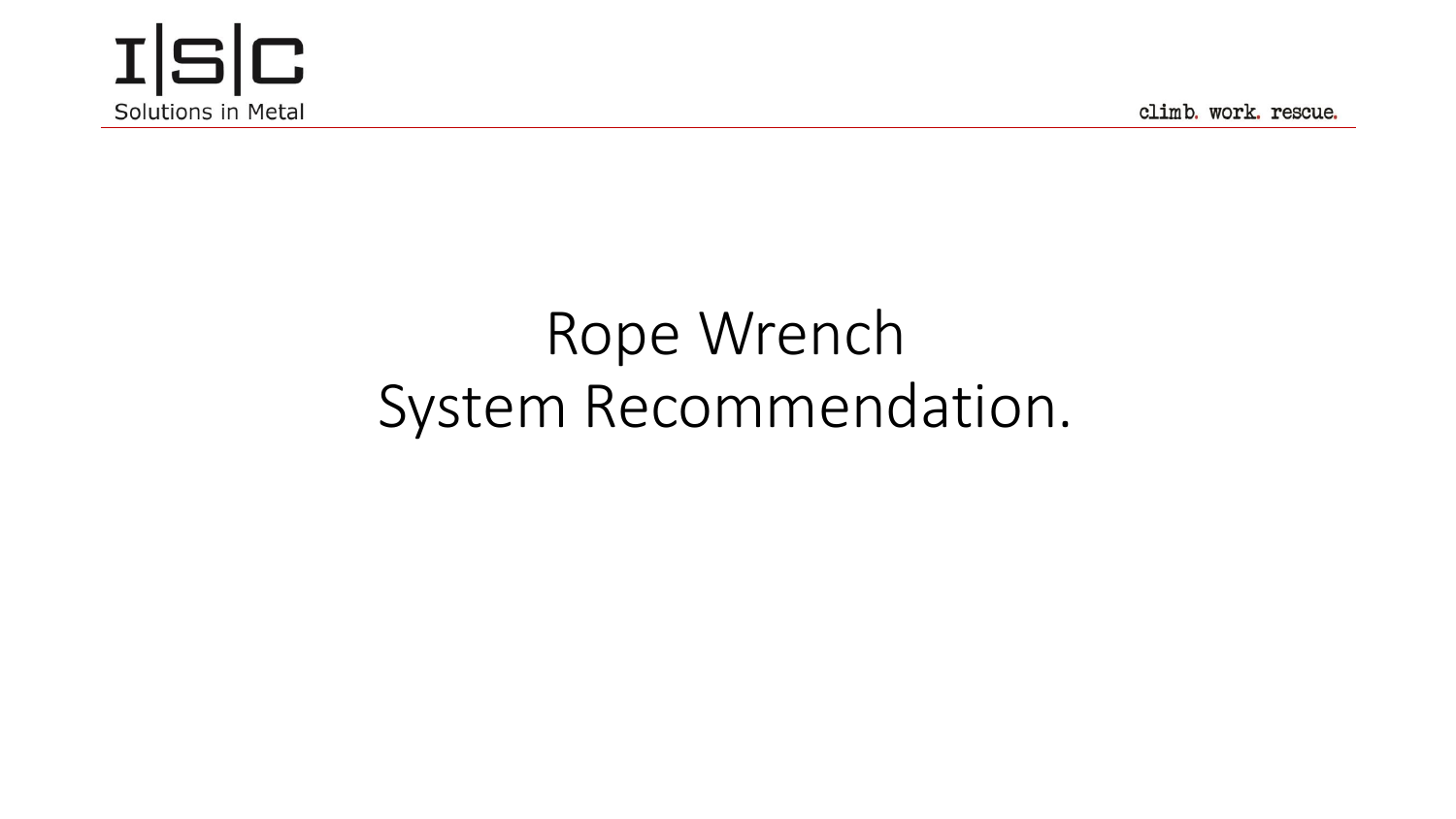

### **Background**

The Singing Tree/ISC Rope Wrench is a device that allows DRT (doubled rope techniques) to be performed whilst using a single rope. This is achieved by creating a bend above the climber's hitch, which with the addition of the stiff tether creates a 'contained doubled rope system' that travels throughout the tree allowing for a level of consistency of friction, impossible to replicate in doubled rope climbing.

The plan is to introduce this system into the competition environment, even though it is being used extensively already in 'production' environments. This is a relatively 'safe' environment which allows for experienced users to try new techniques. Before being able to introduce this system into competition the system needs to be 'approved' by the ISA Technical and Rules Committee. There is no specific standard that covers this type of system, so it has been agreed that the most prudent method is to check that the system meets the requirements of BS EN12841:2006 "Personal fall protection equipment. Rope Access Systems. Rope adjustment devices" – in line with other accepted devices.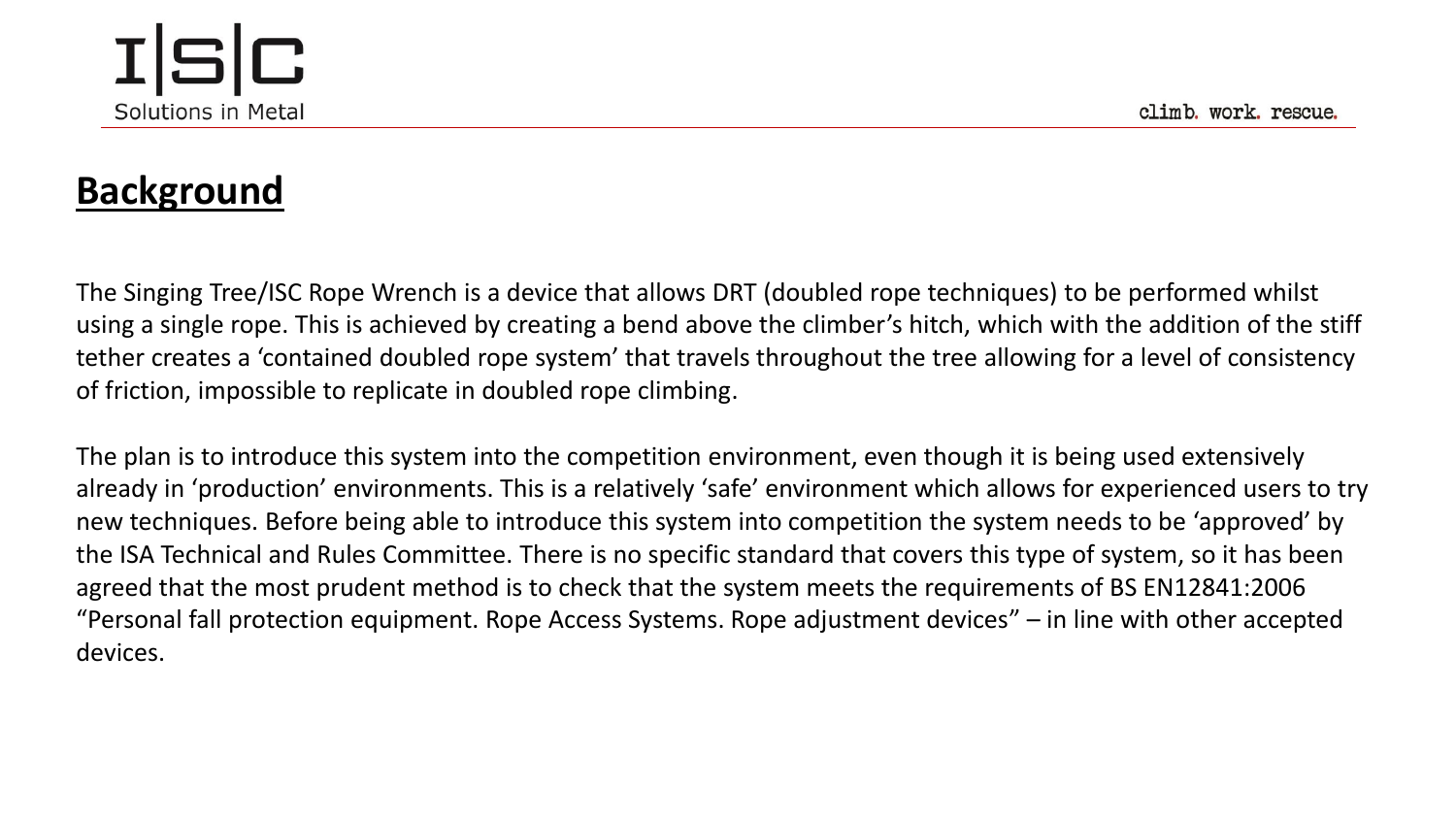climb, work, rescue.

### **The ISC Ropewrench system configuration**.

- RP280 Rope Wrench.
- RT270 270mm Sterling tether .
- Yale Kernmaster rope 11mm
- Schwabisch hitch (prepared using Yale beeline 10mm cord)
- RP281 Rope Wrench pulley.
- KH204SS triple-action aluminium HMS karabiner.

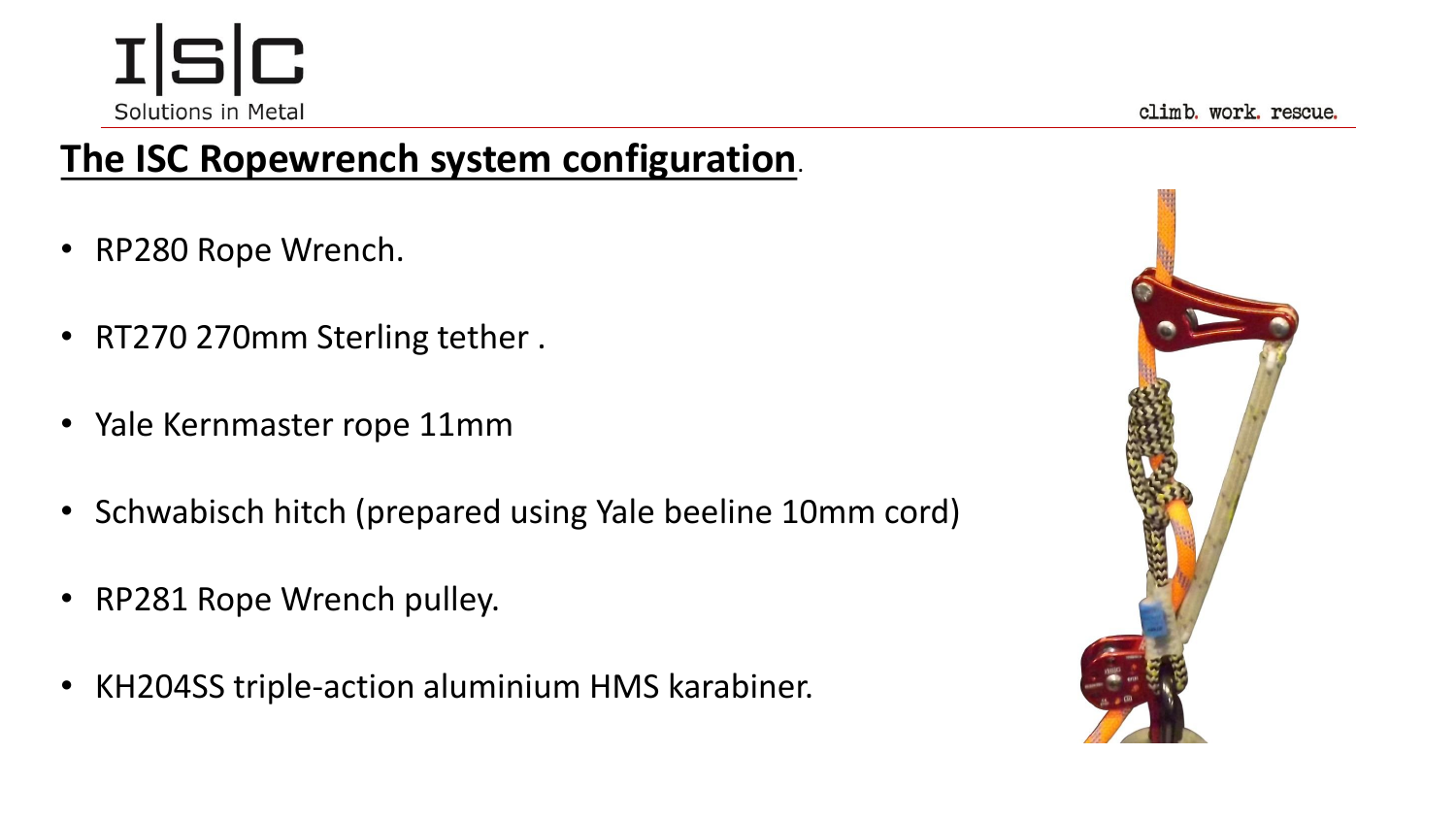### **Producing a Schwabisch hitch.**

Step 1 – place 10mm Yale Beeline in front of the climbing line (Yale Kernmaster 11mm).

Step 2 – wrap the cord around the climbing line 4 times

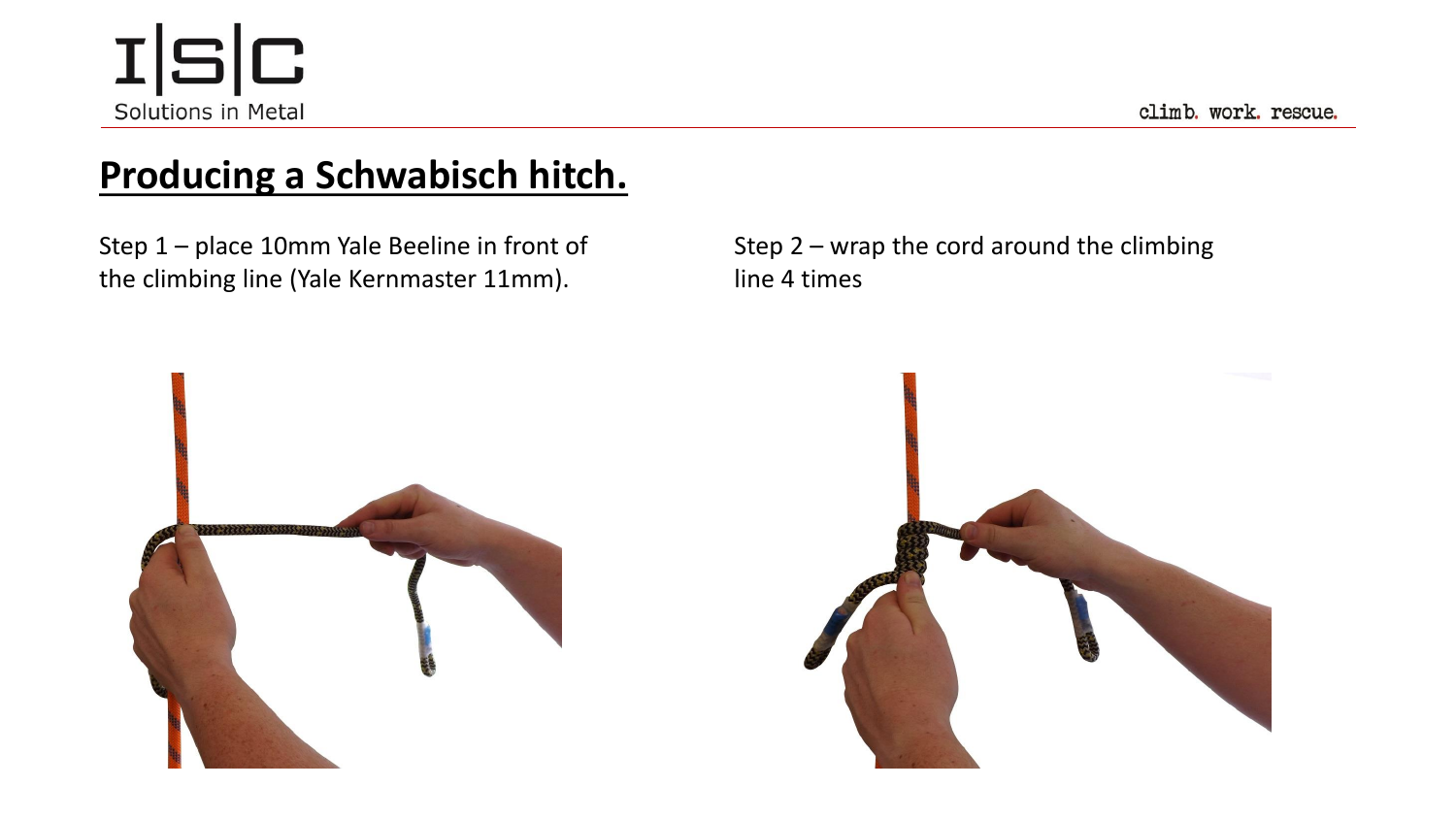### **Producing a Schwabisch hitch – continued.**

Step 3 – bring the long length of cord down in front of the start point.



 $I|S|C$ 

Solutions in Metal

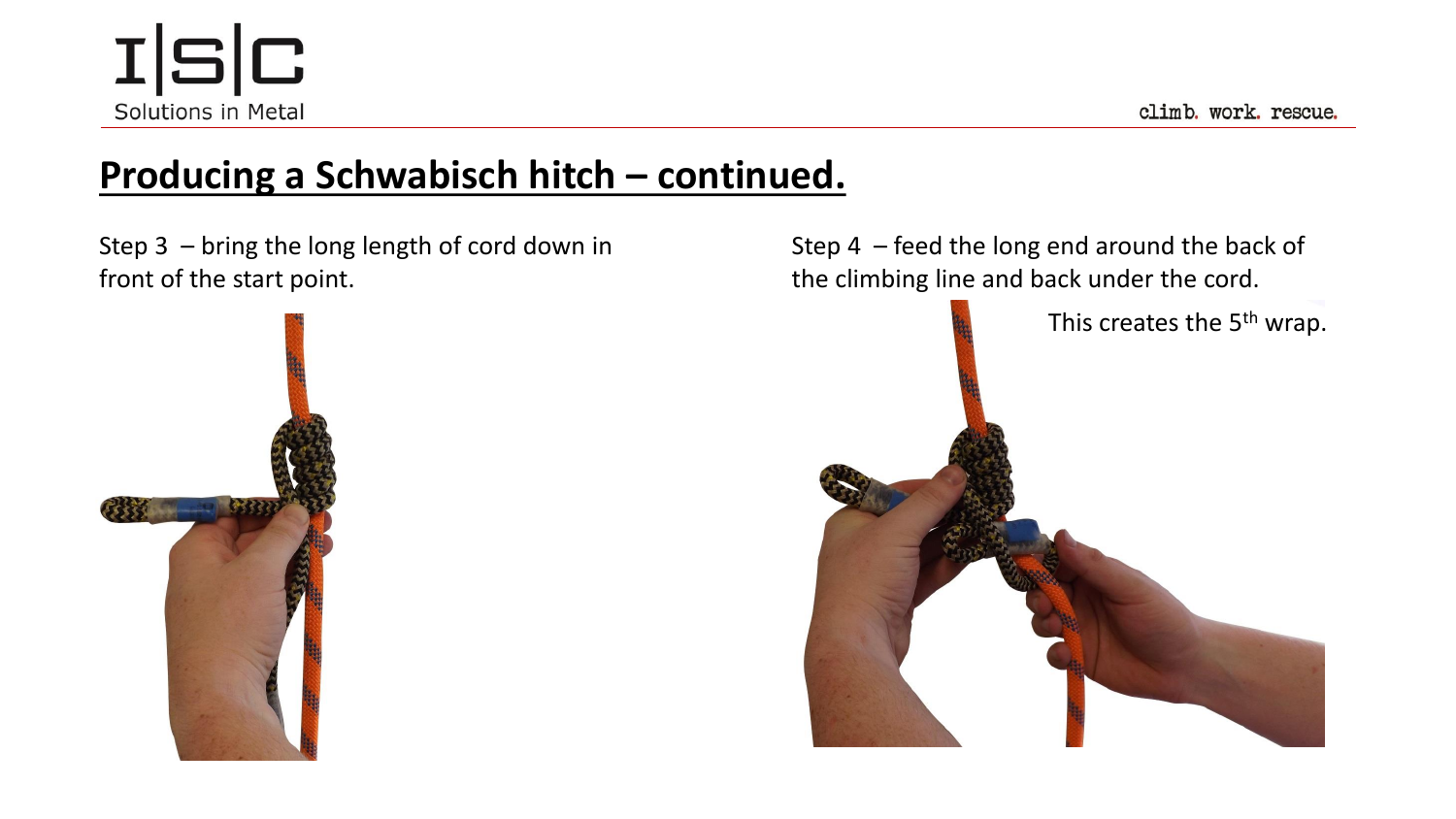

### **Producing a Schwabisch hitch – continued.**



Step 5 – Pull both eyes down ensuring the hitch is tight around the climbing line and that any loads will be equalised through the karabiner.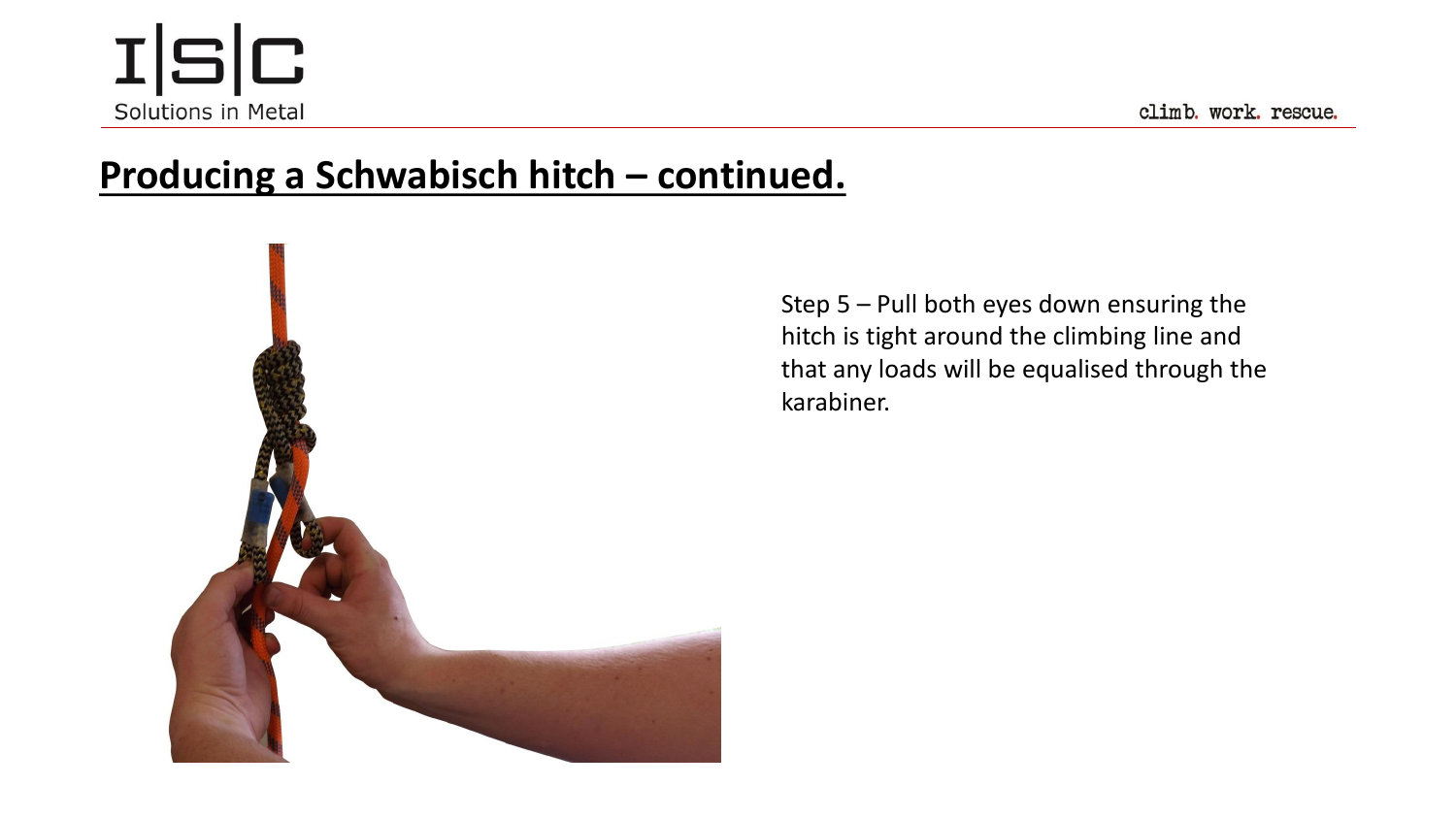### **BS EN 12841:2006 Definitions.**

#### **Type B rope adjustment device: working line ascender**

Manually operated rope adjustment device which, when attached to a working line, locks under load in one direction and slides freely in the opposite direction.

#### **Type C rope adjustment device: working line descender**

Manually operated, friction inducing rope adjustment device which allows the user to achieve a controlled downward motion and a stop, with hands off, anywhere on the working line.

### **BS EN 12841:2006 Test requirements.**

#### **Type B rope adjustment device**

#### 4.3.3 Minimum working strength

Type B rope adjustment devices on an anchor line shall withstand a force of 4kN for 3 min with a maximum slippage of 100mm when tested in accordance with 5.5.2.

No part of the Type B rope adjustment device shall show signs of permanent deformation that would affect its function, and the anchor line shall not show any signs of tearing or breaking.

4.3.4 Dynamic strength

Type B rope adjustment devices shall not release the mass when tested as described in 5.6.3 with a rigid steel mass of 100kg or a mass equivalent to the maximum rated load, whichever is the greater, and the arrest distance H shall be a maximum of 2m.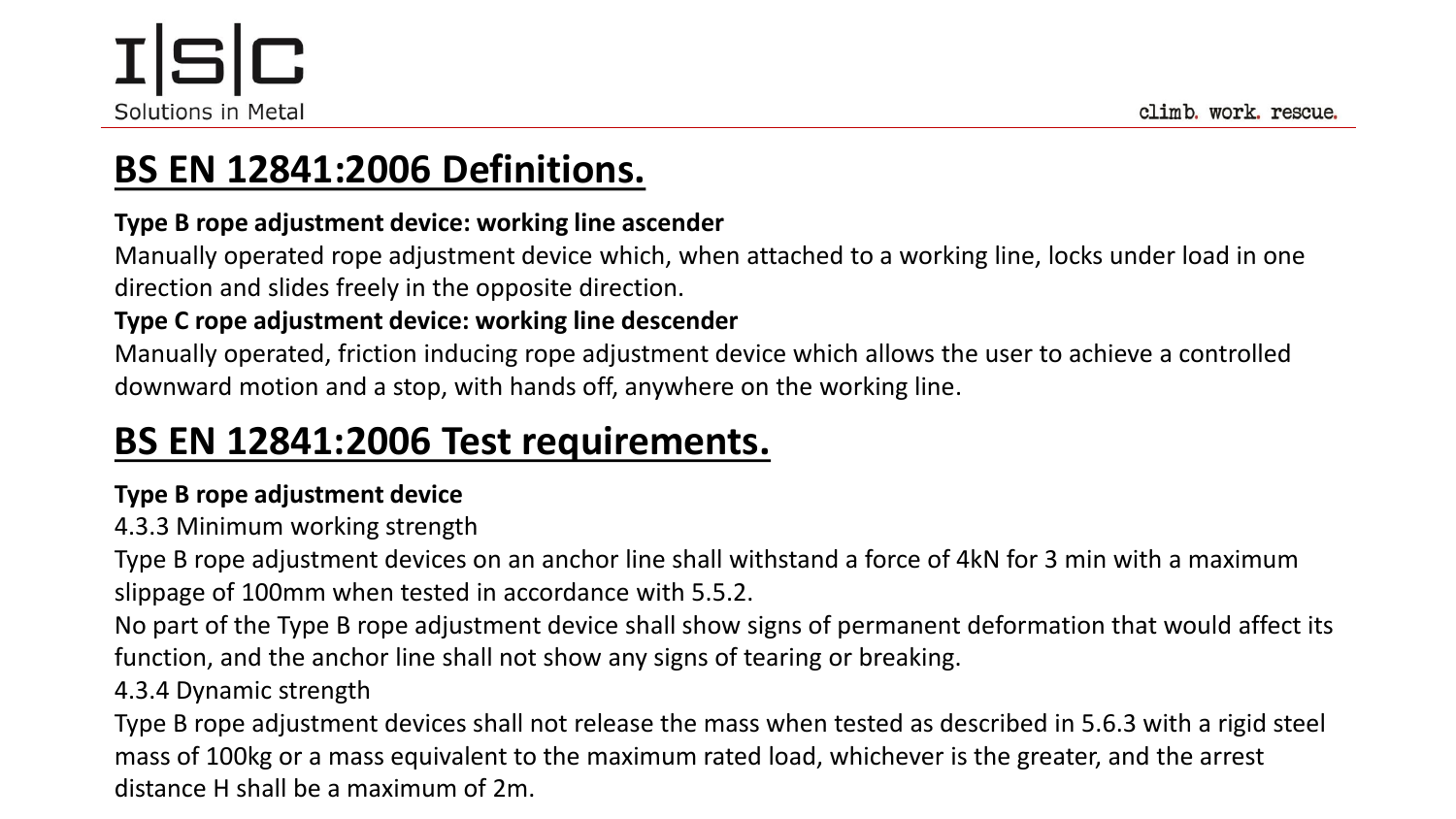

#### **Type C rope adjustment device**

4.4.3 Minimum working strength

Type C rope adjustment devices on an anchor line, with the hands-free locking element enabled, shall withstand a force of 3kN for 3 min with a maximum slippage of 300mm when tested in accordance with 5.5.2 No part of the Type C rope adjustment device shall show signs of permanent deformation that would affect its function, and the anchor line shall not show any signs of tearing or breaking.

4.4.4 Minimum static strength

Type C rope adjustment devices shall withstand a force of 12kN for 3 min when tested on an anchor line in accordance with 5.5.3.

4.4.5 Dynamic strength

Type C rope adjustment devices shall not release the mass when tested in accordance with 5.6.3 with a rigid steel mass of 100kg or a mass equivalent to the maximum rated load, whichever is the greater.

4.4.6 Residual strength

When tested in accordance with 5.6.3.5 Type C rope adjustment devices shall have a minimum residual strength of 3kN for 3 min.

4.4.7 Descent velocity

When tested in accordance with 5.7 with a minimum mass of 100kg or a mass equivalent to the maximum rated load, whichever is the greater, it shall be possible to limit the descent velocity of Type C rope adjustment devices to 2m/s.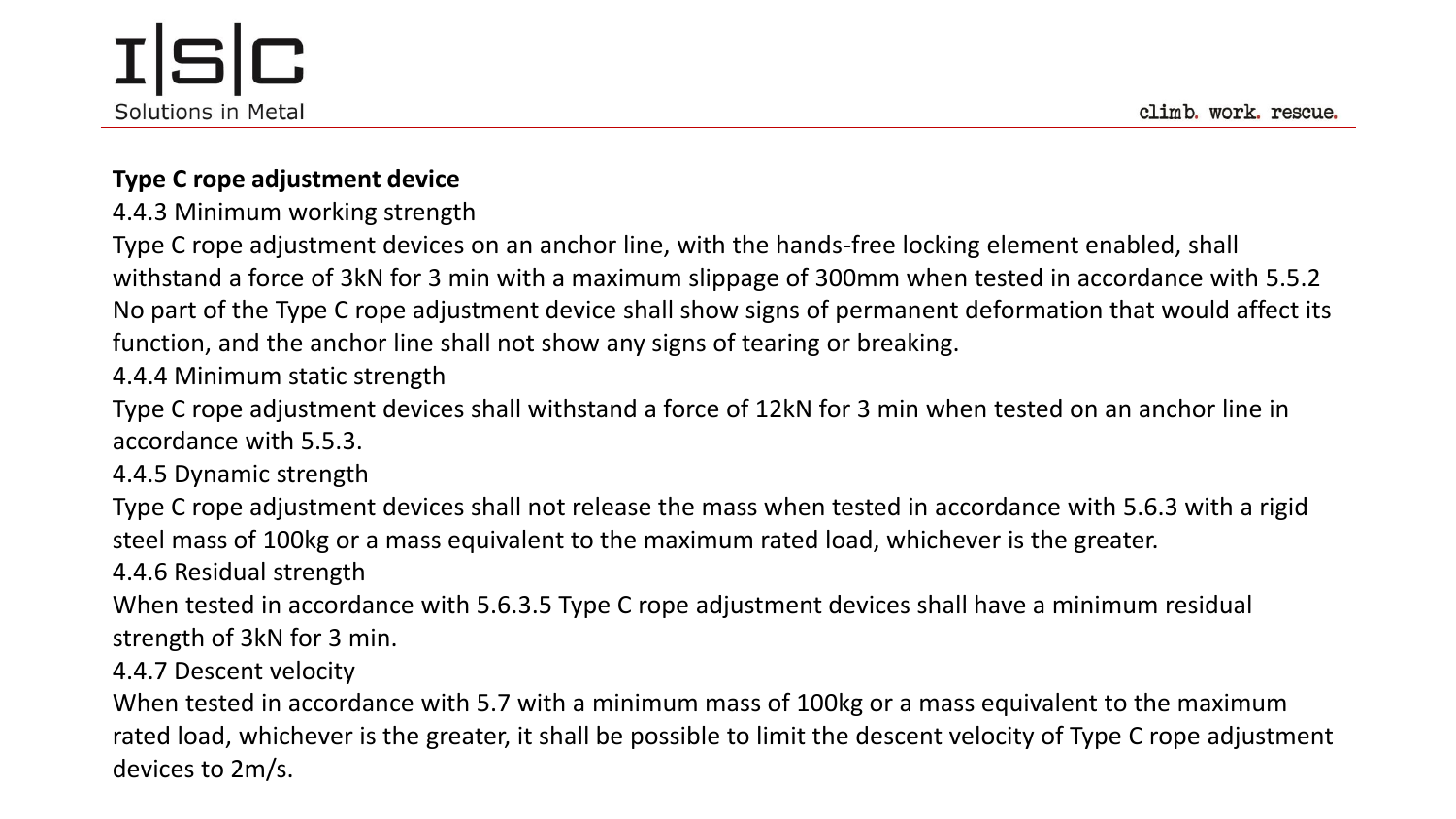

#### 4.4.8 Effect on the anchor line

When tested in accordance with 5.7 with a minimum mass of 100kg or a mass equivalent to the maximum rated load, whichever is the greater, Type C rope adjustment devices shall not cause permanent deformation or damage to the anchor line.

#### 4.4.9 Temperature rise

The temperature of Type C rope adjustment devices shall not rise to a point where the function of the rope adjustment device is affected. When tested in accordance with 5.7 with a minimum mass of 100kg or a mass equivalent to the maximum rated load, whichever is the greater, none of the parts of Type C rope adjustment devices handled by the user to control the descent, when operated as described in the information supplied by the manufacturer, shall develop a temperature higher than 48oC on uncoated metal during the descents.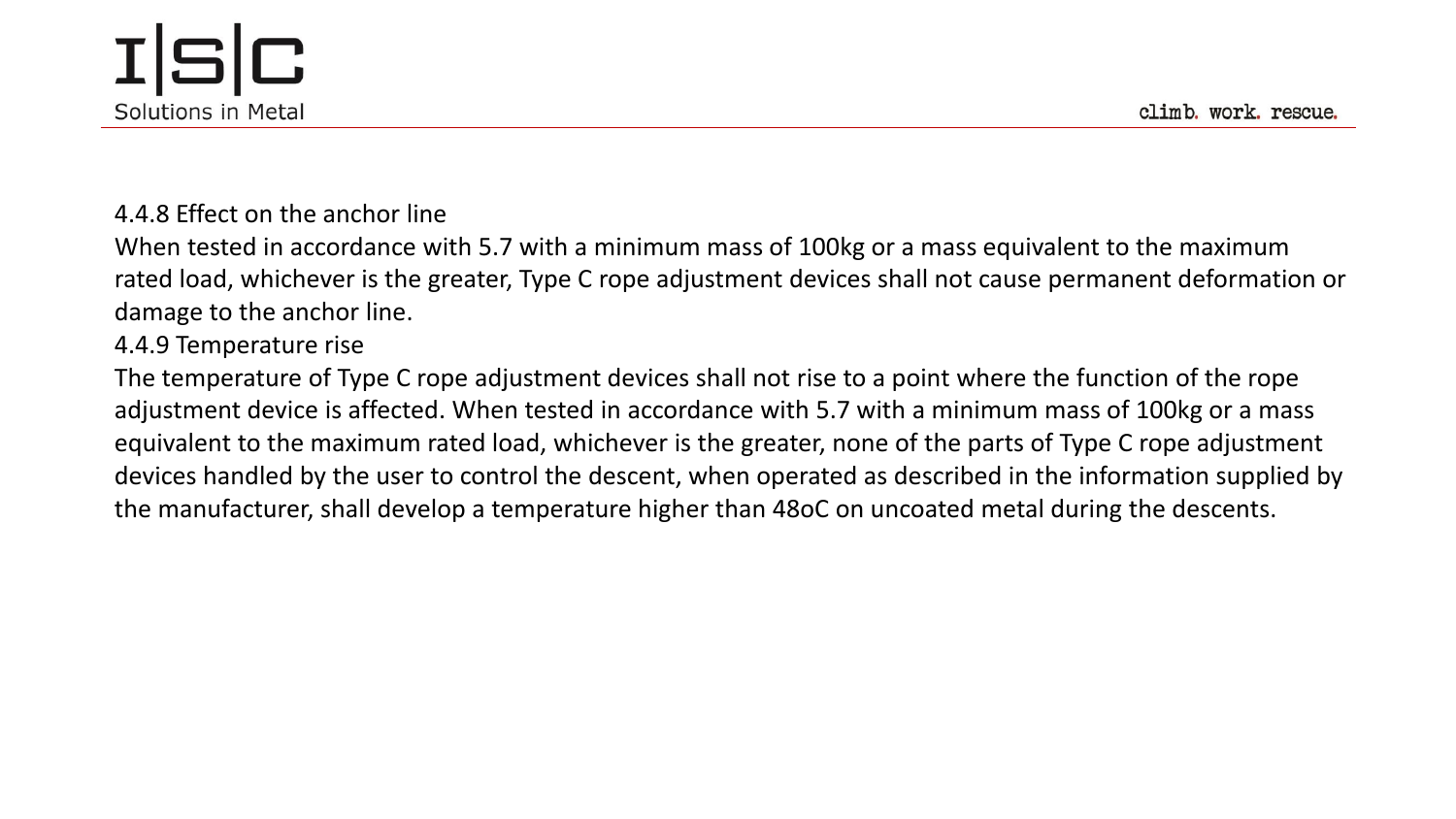

### **BS EN 12841:2006 Test methods.**

#### 5.5.2 Minimum working strength

Connect one end of the adjustable anchor line to a suitable anchor, and adjust the rope adjustment device so that it is at least 300mm from the anchor. With a connector fitted to the attachment point of the rope adjustment device, ensure that the rope adjustment device is locked to the anchor line (see Figure 2). Apply a force of 1kN to the connector and mark the anchor line at the point at which it enters the rope adjustment device. Increase the force to that specified in 4.2.3, 4.3.3 or 4.4.3 as appropriate, without shock. Maintain the force for 3 min and make a new mark on the anchor line at the point at which it enters the rope adjustment device. While maintaining the same force, measure the slippage along the anchor line as the difference between the two marks.

Verify by visual and tactile examination that there is no damage to the rope adjustment device or signs of tearing or breaking of the anchor line, and that the rope adjustment device still functions as intended on the anchor line.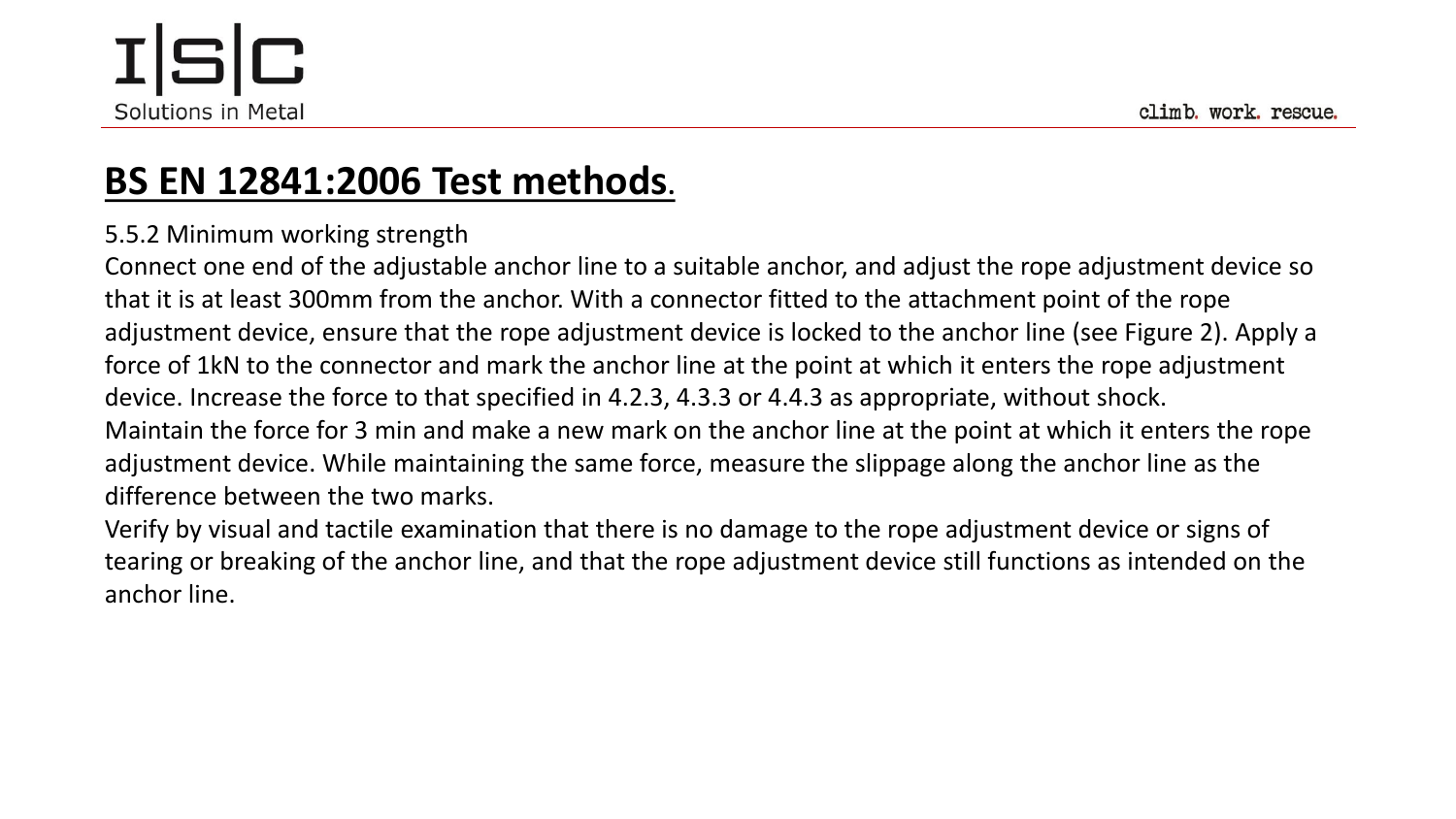

#### 5.5.3 Minimum static strength test

Make a stopper knot (See Figure 3) on the rope below the rope adjustment device to prevent sliding of the rope adjustment device on the anchor line. If necessary, an appropriate stopper device of steel may be inserted between the knot and the rope adjustment device to prevent the knot entering the rope adjustment device. Apply the specified force at a constant rate of 100mm/min to the attachment point of the rope adjustment device. Observe that the requirements are met.

### **BS EN 12841:2006 Dynamic tests**

#### 5.6.1.2 Test lanyard

A test lanyard is required for the dynamic strength tests of Type B and C rope adjustment devices (see 5.6.1.4). The test lanyard shall be constructed in accordance with Figure 5. It shall be made from an unused sample of mountaineering rope conforming to EN892 for single rope, have a nominal diameter of 11mm and be known to have an impact force of 9kN in the first impact test of that standard. When subject to a load of 100kg (as shown in Figure 5) the length of the test lanyard including the eyes formed at each end shall be 1000mm; and the length of each termination loop including the knot shall not exceed 200mm.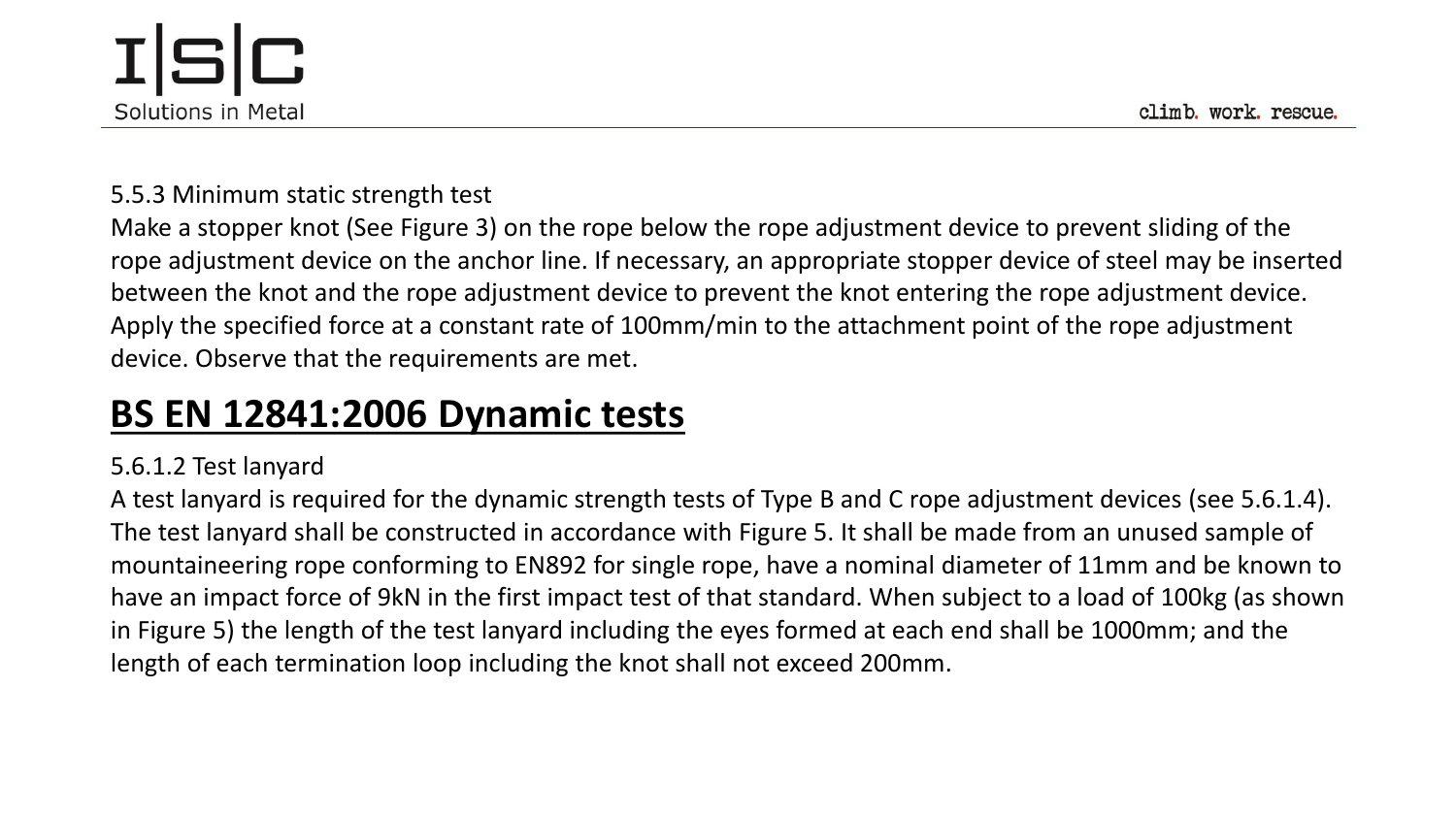300min.

### **Static Strength testing**

#### **Function tests – Locking test.**

3kN held for 3 minutes, up to 100mm slippage allowed. 10mm slippage PASS 4kN held for 3 minutes, up to 300mm slippage allowed. 10mm slippage PASS **Function tests after conditioning with moisture.** 3kN held for 3 minutes, up to 100mm slippage allowed. 5mm slippage PASS **Function tests after conditioning with cold (-20<sup>o</sup>C).** 3kN held for 3 minutes, up to 100mm slippage allowed. 10mm slippage **PASS** 

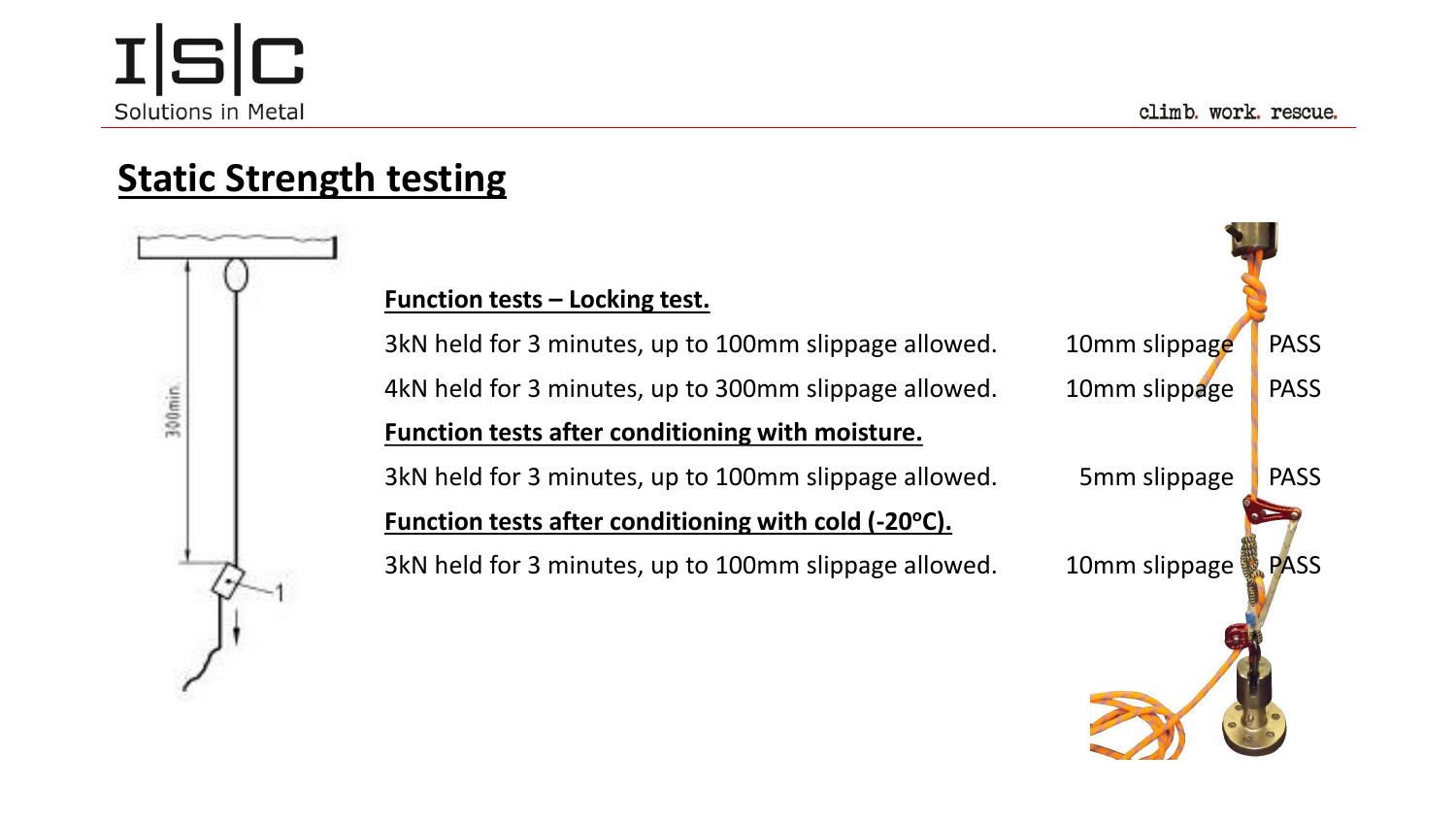### **Dynamic Strength test**



#### Dynamic performance test (Type C device).

1m fall of 140kg mass on 1m of rope using 1m dynamic lanyard. Mass must not be released.

|        | FAD.             | Outcome            | Result      |
|--------|------------------|--------------------|-------------|
| Drop 1 | $100$ mm         | Mass not released. | <b>PASS</b> |
| Drop 2 | 70 <sub>mm</sub> | Mass not released. | <b>PASS</b> |